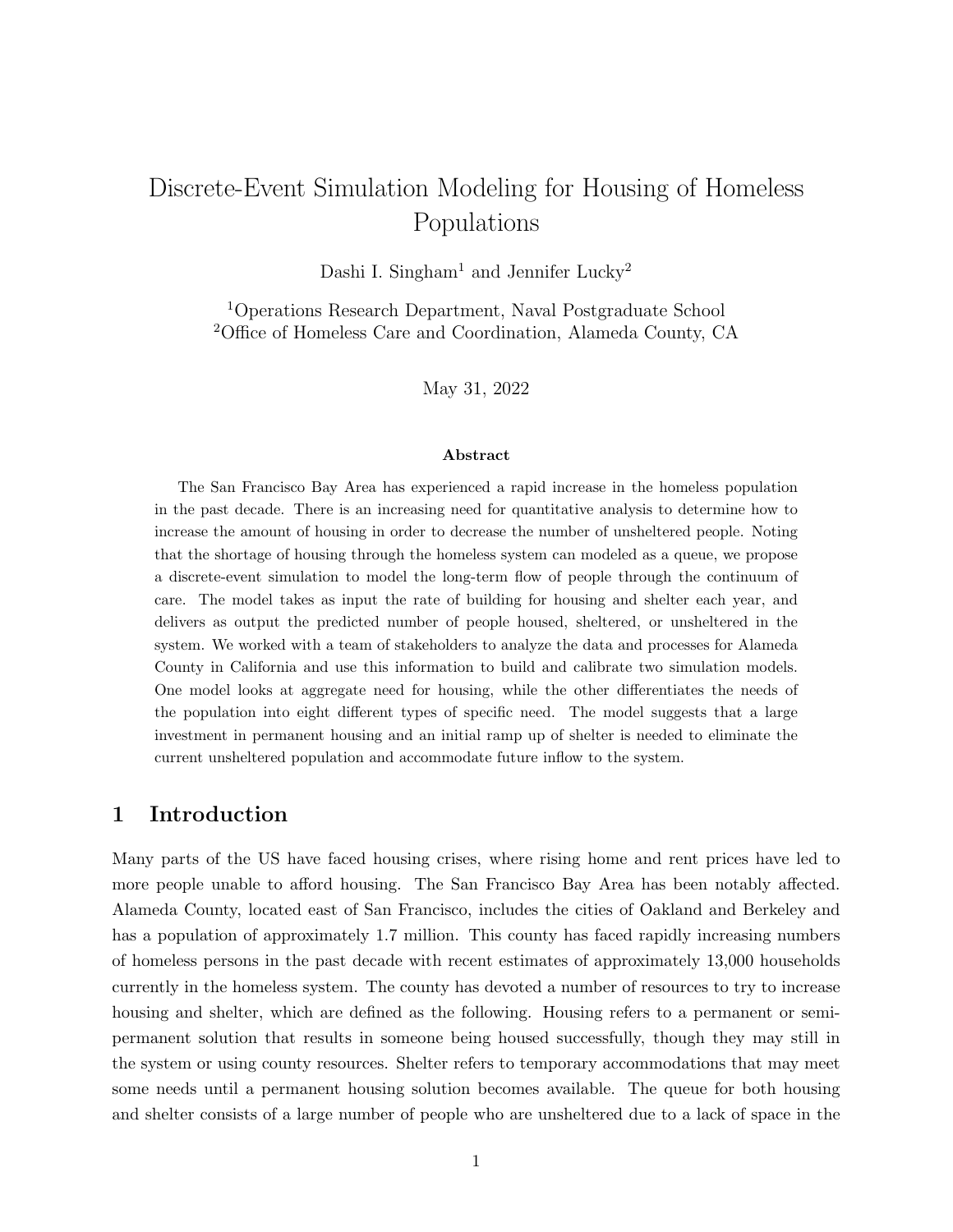system. In the Bay area, it is this recent increase in the unsheltered population that has led to even higher levels of concern. The commitment from the community to solving this crisis has led to a number of new proposed solutions, and quantitative methods are critical to evaluating the potential effectiveness of these solutions.

Our goal in this work is to introduce discrete-event simulation as a method for modeling the flow of people through the homeless system and predicting the effects of investment into housing on the unsheltered population. Discrete-event simulation is a key tool for modeling the flow of entities through a system with constrained resources. The support system for homeless persons involves managing the flow of people through shelters and housing resources over time. Discreteevent simulation is also easily able to incorporate randomness in the arrival rate of people to the system, or uncertainty in the length of time they will occupy a particular housing resource. To the best of our knowledge, this study is the first approach that uses discrete-event simulation to model the flow of people through an entire housing and shelter system as a queue.

We identify some of the key aspects of this queueing problem. The primary resource is housing, which is in limited supply due to limited space and high costs in terms of time and money to build new units. Additionally, turnover in housing units is low because it is designed to provide a permanent place for people to stay. The lack of resources to build at a rate fast enough to keep up with new additions to the homeless population is one reason for the current bottlenecks in the system. A secondary resource is emergency shelter, which is designed to provide a temporary place to stay until a housing unit becomes available. While the intent is for people to stay in shelter for weeks or at most a few months while permanent housing is being arranged, in reality people may stay far longer due to the lack of housing downstream. The shortage of housing and shelter has led to a large queue of unsheltered people who face limited options. The system can be classified as unstable from a queueing standpoint.

The objective of this research is to build a simulation model to test different investment policy scenarios subject to uncertainty in the system. Policymakers must decide how much housing and shelter to build given limited resources and pressure to alleviate the suffering of the unsheltered population. It is clear that levels of shelter must be increased in the short term to reduce the unsheltered population, but in the long run the goal is to have most of the resources invested in housing and have only minimal necessary shelter available as a backstop when housing isn't immediately available. One idea is to start with a surge increase of shelter to reduce the unsheltered population, and once housing levels catch up to current need, convert excess shelter to permanent housing.

There are many desired objectives, but one goal is referred to as "functional zero", when people only require intervention through the system infrequently and for a short period of time until permanent housing can be found. This is in contrast with the current state of affairs, where it can take years from the time of entry into the system to the time which obtain permanent housing is obtained. Thus, the goal is not only to bring the number of unsheltered down to zero, but to keep the overflow from housing into emergency shelter low enough that the time spent in shelter is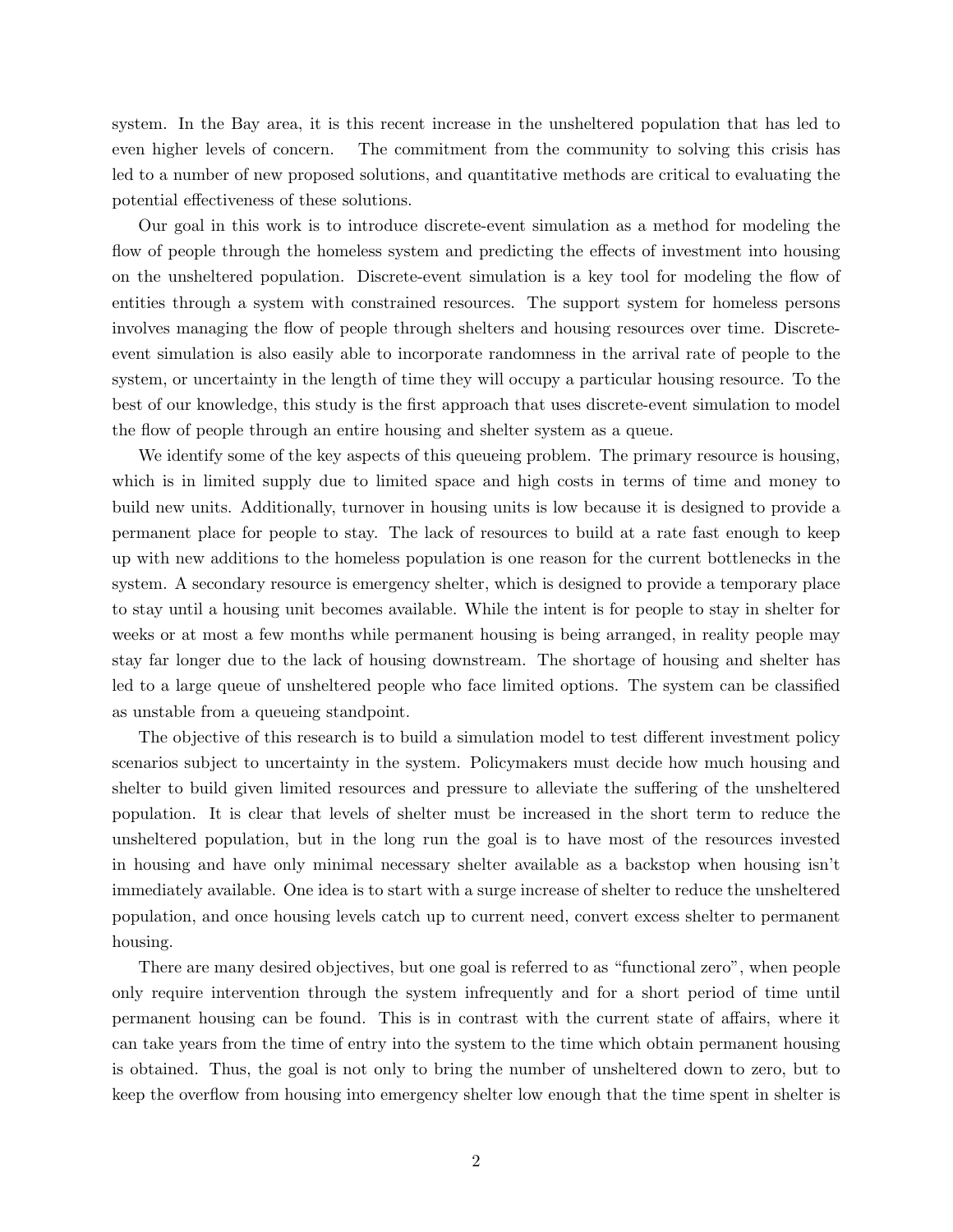limited.

An additional challenge is communicating proposed investment options with decision makers. Given the high costs associated with solving the homeless crisis, accurate models are needed to justify high levels of investment in housing. Policymakers may have other priorities for use of limited funds, or may balk at the high cost of building permanent housing. Constituents may prefer to shelter people as quickly as possible to reduce the number of unsheltered people living on the streets. However, undesirable shelter conditions may deter people from entering shelter, especially if there is no clear or timely pathway to housing. Focusing on building housing is more costly and may provide a better long term solution for more homeless people in the long term, but may be a difficult solution to sell to constituents. An accurate simulation model could show the long-term effects of investment in housing on the overall homeless population to aid in decisionmaking.

This paper presents two simulation models developed in conjunction with the Alameda County Office of Homeless Care and Coordination. Section [2](#page-2-0) outlines related literature, while Section [3](#page-3-0) details the data collection efforts used to calibrate the simulation models. Section [4](#page-5-0) describes the first simulation model which aggregate all types of housing into a single category, while Section [5](#page-7-0) presents a detailed pathway model that includes eight different pathways through the system. Results of the simulation models are presented in both Section [4](#page-5-0) and Section [5.](#page-7-0) Section [6](#page-13-0) contains concluding thoughts and future work.

#### <span id="page-2-0"></span>2 Literature Review

The combination of simulation and optimization has been widely used to address the challenges associated with complex societal problems requiring local government coordination (i.e, planning emergency response infrastructure [\(Lee et al. 2009\)](#page-15-0)). Simulation can often be used to test the effects of potential interventions in healthcare and human systems, for example, [Arenas et al.](#page-14-0) [\(2017\)](#page-14-0) studies medical clinics and [Slaugh et al.](#page-15-1) [\(2016\)](#page-15-1) models an adoption matching process. Additionally, the problems for constructing and allocating affordable housing has been studied under communitybased operations research [\(Johnson and Smilowitz 2007\)](#page-15-2).

There has been much work to develop analytical and statistical models for various aspects of the homeless population. Patibolla et al. [\(2004\)](#page-15-3) use an agent-based model for tuberculosis outbreaks in shelters, while [Higgs et al.](#page-15-4) [\(2007\)](#page-15-4) develop spatial models for tuberculosis outbreaks among the San Francisco homeless population. [Brown et al.](#page-15-5) [\(2019\)](#page-15-5) use a regression model to identify trajectories of increased functional impairment among the homeless in Oakland, CA. Of particular interest in Oakland is research into the reasons why people of color experience homelessness at disproportional rate. [Paul Jr et al.](#page-15-6) [\(2020\)](#page-15-6) surveyed people in Oakland to assess levels of overt racism and structural racism in the process of obtaining housing.

[Ingle et al.](#page-15-7) [\(2021\)](#page-15-7) create a model to project the number of rooms needed to isolate and house members of the homeless population during a COVID-19 surge in Austin, TX. Developing good estimates of the needs of the homeless population during changing conditions is crucial to resource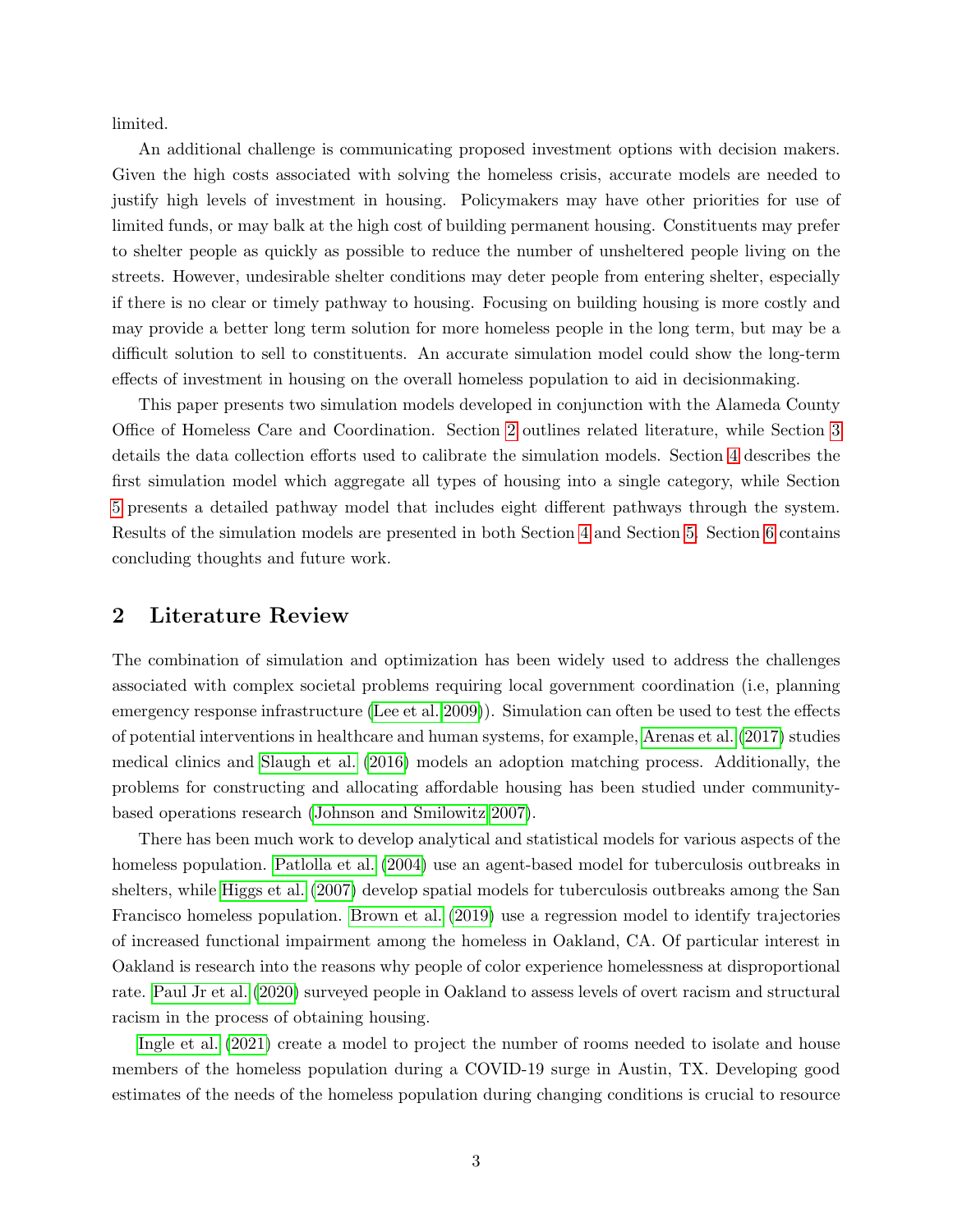planning, and it is important to take into account the changes in arrivals to the system during the pandemic. [El Hage et al.](#page-15-8) [\(2021\)](#page-15-8) develop a discrete-event simulation in Simio to model the process of COVID-19 testing and determine where potential improvements could be made to increase testing capacity. The effect of COVID-19 outbreaks in homeless shelters was also studied in [Chapman et al.](#page-15-9) [\(2021\)](#page-15-9), which suggests a need for non-congregate shelter as opposed to high density congregate shelter where preventative measures to prevent an outbreak may be unsuccessful.

Models for matching homeless individuals with housing have been studied in great detail. For example, [Khayyatkhoshnevis et al.](#page-15-10) [\(2020\)](#page-15-10) consider the quality of a match between an individual and housing provider, and solve an optimization problem to find the best matching using a number of heuristic methods. The decision on the number and type of options offered in social service settings was analyzed in [Arora et al.](#page-14-1) [\(2021\)](#page-14-1), whereby it is sometimes optimal to offer a less diverse set of services and higher advisory levels to ensure the people get matched with the correct service levels.

Discrete-event simulation was used in [Reynolds et al.](#page-15-11) [\(2010\)](#page-15-11) to model the flow of homeless persons through a health clinic in Lexington, KY. Various staffing levels and random processing distributions were used to estimate the effect on waiting times in the queue. Simulation is also used in [Yadav et al.](#page-15-12) [\(2016\)](#page-15-12) to assess the quality of a partially observable Markov decision process to optimize the choice of sequential interventions to help homeless youths using social networks. Like some of the work mentioned above, our work uses discrete-event simulation, but models the overall flow of people through the entire system over a long-term period of years, rather than focusing on a particular clinic or shelter in the short term.

#### <span id="page-3-0"></span>3 Model Calibration

To the best of our knowledge, discrete-event simulation has not been used to model the flow of people through a homeless care system including the longer-term process of placement in housing. Queueing models provide a natural framework for analyzing the shortage of housing which is causing a large number of people to be unsheltered. Given the relative complexities and limitations of moving people through the system, discrete-event simulation is an ideal tool to model this complex process. We build two discrete-event simulation models using Simio simulation software to incorporate detailed data about the system.

The continuum of care (CoC) describes the process from the time a person enters the county system requesting assistance, to the time they exit the system to housing that is not part of the county housing program. While there are many administrative steps involved in entering the system and receiving care, we focus our model on the major housing and shelter stages which are the primary bottlenecks in the system. In Alameda County, the system is unstable from a queueing perspective, meaning that the rate of inflow to the system is faster than the rate of outflow to external housing. Thus, standard queueing approximations will not necessarily hold, and simulation will allow for the flexibility to model the resulting crisis due to this instability.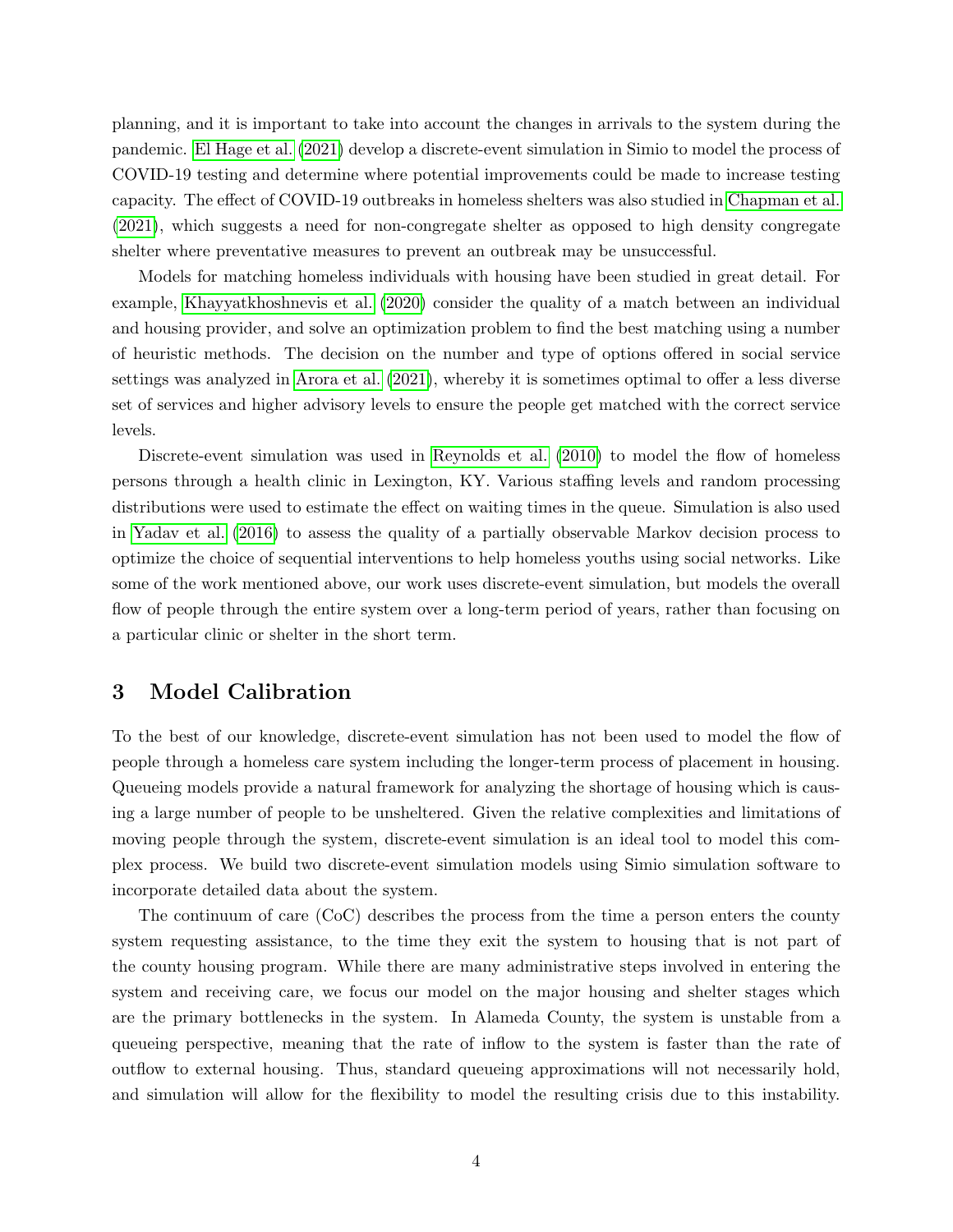Simulation also allows for easy scenario analysis to model different configurations of investment policies to test the effects of varying rates of building shelter and housing.

The authors conducted a study of the data in the system in conjunction with members of Alameda County's Office of Homeless Care and Coordination, as well as other nonprofit leaders and local stakeholders. Data was pulled from HMIS (Homeless Management Information System) to obtain population estimates from different regions. Key data values of interest include the population and arrival rates to the CoC, housing and shelter inventory levels, and rates of returns to the system. This data was used in a systems modeling study to estimate the yearly inflow/outflow through the system. This systems model was constructed by experts with background analyzing CoCs, and we use this model to calibrate model logic in the simulation study.

The point-in-time (PIT) count is an estimate of the number of homeless people conducted over a single night. The PIT count is hard to obtain and can be collected using grid searches of cities, or telephone surveys [\(Agans et al. 2014\)](#page-14-2). PIT counts are critical to calibrating our model to estimate the number of people in the system at the start of the simulation. [Metraux et al.](#page-15-13) [\(2016\)](#page-15-13) develop an alternative method for estimating the number of homeless persons looking at data from deceased persons. This method estimates the number of hidden homeless populations, who may have different fundamental properties than those counted under traditional methods. [Oakland-Berkeley-Alameda](#page-15-14) [County CoC](#page-15-14) [\(2020\)](#page-15-14) analyzed the data in Alameda County to determine the extent to which racial minorities are disproportionately represented in the homeless system, and the data analysis from this report helped inform the parameters of our model.

Of those that leave the housing system, approximately 17% will return the system in two years, further increasing the inflow. In Alameda County, the current arrival rate of new people to the system as estimated from the most recent HMIS data is approximately 3,500/year. This rate has been particularly high in Alameda County due to rapidly increasing housing prices. The data study assumed a slight increase in new arrivals to the system in the first two years followed by a stabilization and decline in arrivals in the last years due to proposed prevention methods. In the simulation model, we will use a non-homogeneous Poisson process to model the changing arrival rate over time. Additionally, while there was much effort to analyze data relating to households with children, we focus this model on adult-only households since those comprise the vast majority of homeless households in Alameda County.

The COVID-19 pandemic led to a surge in homelessness in part because of job losses and economic conditions, but also because shelters could no longer operate at full capacity. However, data collection procedures also stopped during the pandemic making it hard to count the number of unsheltered. The usual PIT count that covers the region to count the number of unsheltered was delayed, thus the population numbers available are approximate. On a positive note, in California, the pandemic resulted in Project Roomkey, where vacant hotels and facilities were used to house and isolate homeless persons at risk for COVID-19. [Zeger](#page-16-0) [\(2021\)](#page-16-0) analyzes the effect of Project Roomkey and highlights that it was successful in sheltering thousands of people and moving them into permanent housing at much higher rates than standard congregate shelters.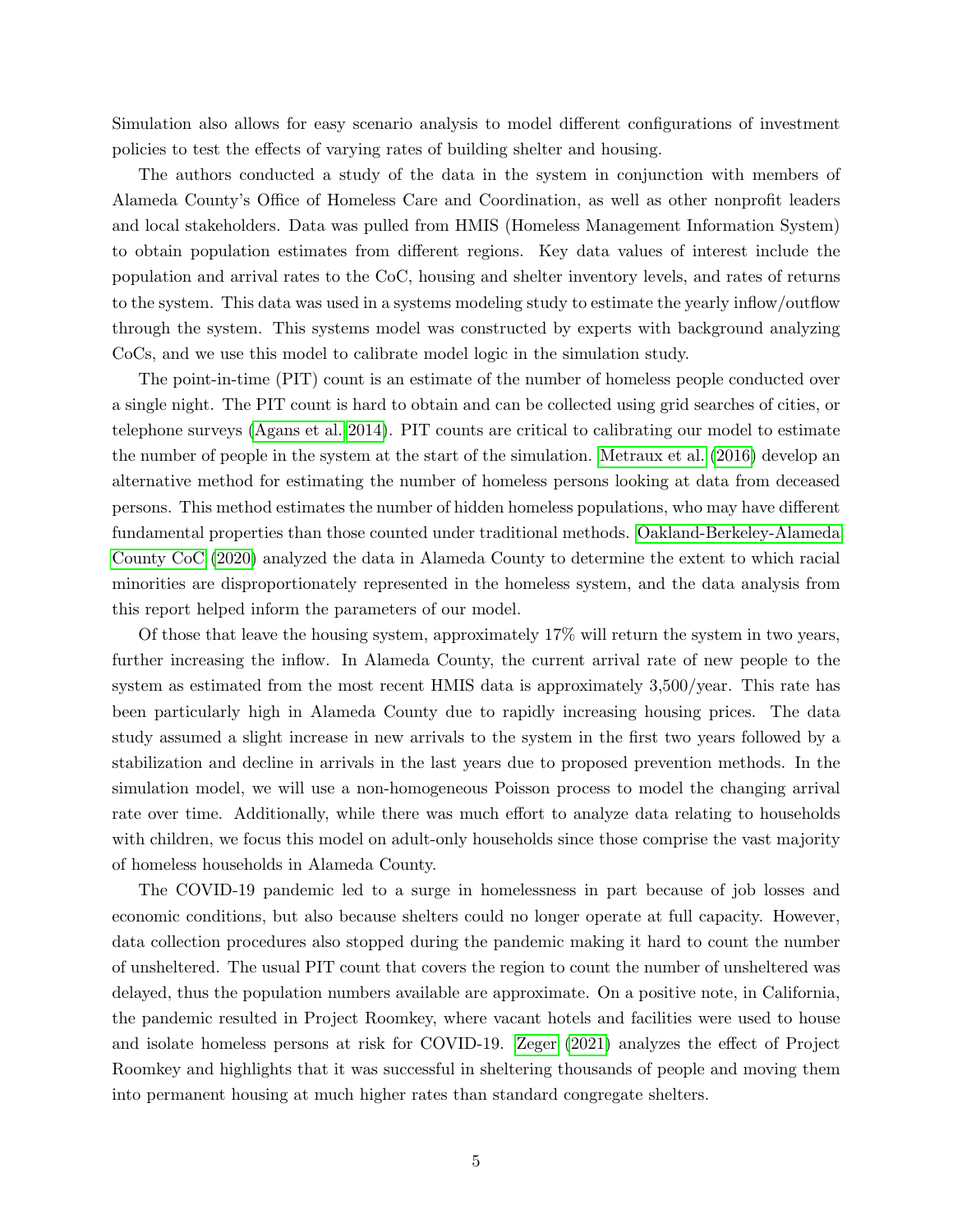The results of this data collection effort led to calibration of two simulation models. The first simulation model presented in Section [4](#page-5-0) studies the aggregate flow through Alameda County without distinguishing between different types of housing needs. The second simulation model in Section [5](#page-7-0) incorporates details about different pathways that can be taken through the system based on varying individual needs. All simulation results and code used to generate the plots in this paper are available online at <https://faculty.nps.edu/dsingham>.

#### <span id="page-5-0"></span>4 Aggregate Model

We first build a model of the aggregate system which considers all types of housing as a single type of resource. This simpler model will enable us to assess in general terms how much housing is needed to eliminate the unsheltered population over the next five years. Figure [1](#page-5-1) shows the simplest possible layout. People arrive to the system seeking housing. If housing isn't available, they attempt to stay in shelter. If shelter is not available, then they wait in the queue for shelter. This queue represents the current unsheltered population. Between shelter and housing we do not model a queue, because people wait for housing to become available before leaving shelter. Thus, the shelter server is often "blocked" because they cannot release people if there is no housing available for them. In reality, people may leave shelter for various reasons and return to the homeless population, but their spot would immediately be filled anyway by someone else given the current high levels of homelessness.

<span id="page-5-1"></span>

Figure 1: Aggregate housing and shelter system. The blue arrow exiting housing means that not everyone will exit, as some people will stay permanently in the county housing system.

The shelter resource is not a typical server because rather than each person having a specified time in the server, people wait until a spot in housing opens up before leaving. Similarly, the housing server is not a typical server because most people stay in the system indefinitely. A successful housing placement often results in a permanent accommodation. We model the time spent in the housing server as a random triangular distribution with minimum 0, mode 6 years, and maximum 8 years to model fairly long stays in this server. As mentioned in Section [3,](#page-3-0) people may also return the system after exiting if they return to homelessness. This makes it even more difficult to obtain stability (in the queueing sense) because the outflow from the housing server is much lower than the inflow to the system.

Thus, one potential solution is to continually increase the amount of housing to accommodate increased demand and limited outflow. The objective is to increase overall shelter and housing rates to decrease the unsheltered population. In the ideal long term case, people would primarily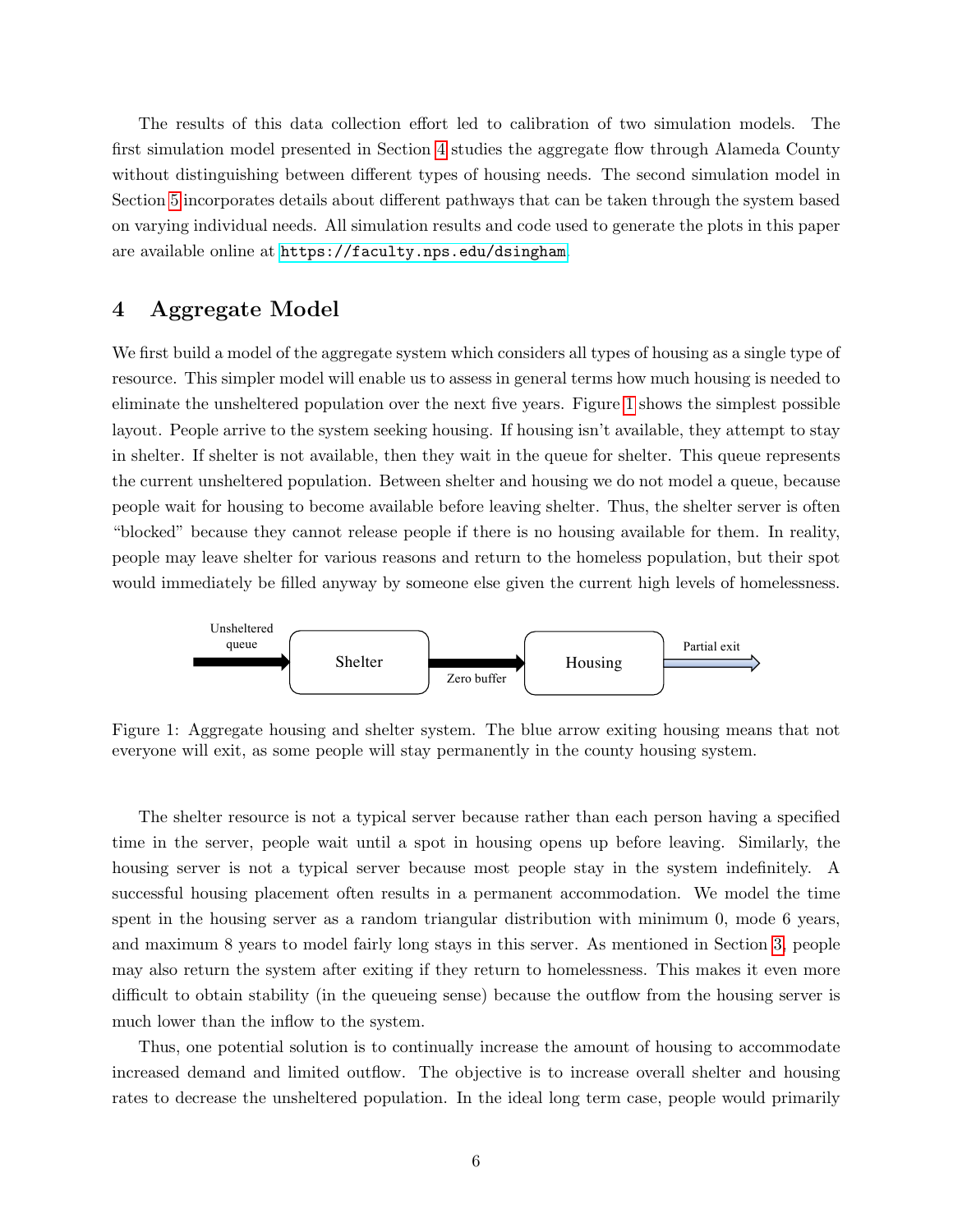be housed in permanent housing, and minimal shelter would exist to handle the incidental short term backlog as people wait for housing. However, given the large number of unsheltered people in Alameda County, it may make sense to have a surge of shelter constructed to temporarily give people a place to stay while long-term housing is being built. It may be possible to then convert the shelter to permanent housing as the unsheltered population decreases.

We the effects of various investment policies on the system. These types of policies may not always be feasible and are subject to budgetary constraints, but the simulation model can be used to determine the corresponding effects on the unsheltered and homeless. The team at the Office of Homeless Care and Coordination used systems modeling to develop a plan that would reach functional zero in five years through heavy investment in housing. Table [1](#page-6-0) shows rounded values of the proposed plan to build shelter and housing over a five year period. Shelter would increase in initial years, but then decrease over time as it is transitioned to permanent housing, while housing increases steadily.

<span id="page-6-0"></span>Table 1: Approximate investment plan developed by the focus group. Units are total numbers of adults accommodated at the beginning of the year.

| Year | Total Shelter | Total Housing |
|------|---------------|---------------|
| 2022 | 1,500         | 4,000         |
| 2023 | 2,500         | 6,000         |
| 2024 | 3,200         | 9,600         |
| 2025 | 3,000         | 13,600        |
| 2026 | 1,600         | 19,300        |
| 2027 | 1,200         | 24,000        |

Figure [2](#page-7-1) shows the results of two possible investment policies using the aggregate simulation model. These results come from a single replication of each simulation so are representative of a possible reasonable trajectory, but not the estimated average trajectory. The left plot shows a scenario using the proposed plan in Table [1.](#page-6-0) With heavy investment in housing, we see a steep increase in occupied housing over the five year period. The amount of shelter available ramps up initially, then declines in later year. Because of the heavy investment in housing, the unsheltered population decreases over time and eventually the goal of functional zero is met.

The right plot of Figure [2](#page-7-1) shows an alternate simulation where there is only 70% investment in housing compared to the values in Table [1.](#page-6-0) There is some additional ramp up of shelter, and no decline or conversion from shelter in later year. We see that such a plan is able to stabilize the number of unsheltered people, but not able to bring it down to zero. Thus, without rapid increases in housing and shelter to deal with current and future unmet need, functional zero is unlikely to be achieved within five years.

The aggregate model can be used to get a sense of the overall volume of new housing needed to meet the long term goals of Alameda County, and we see that approximately 24,000 units of housing are needed if the current inflow rate to the system remains the same. Next, we present the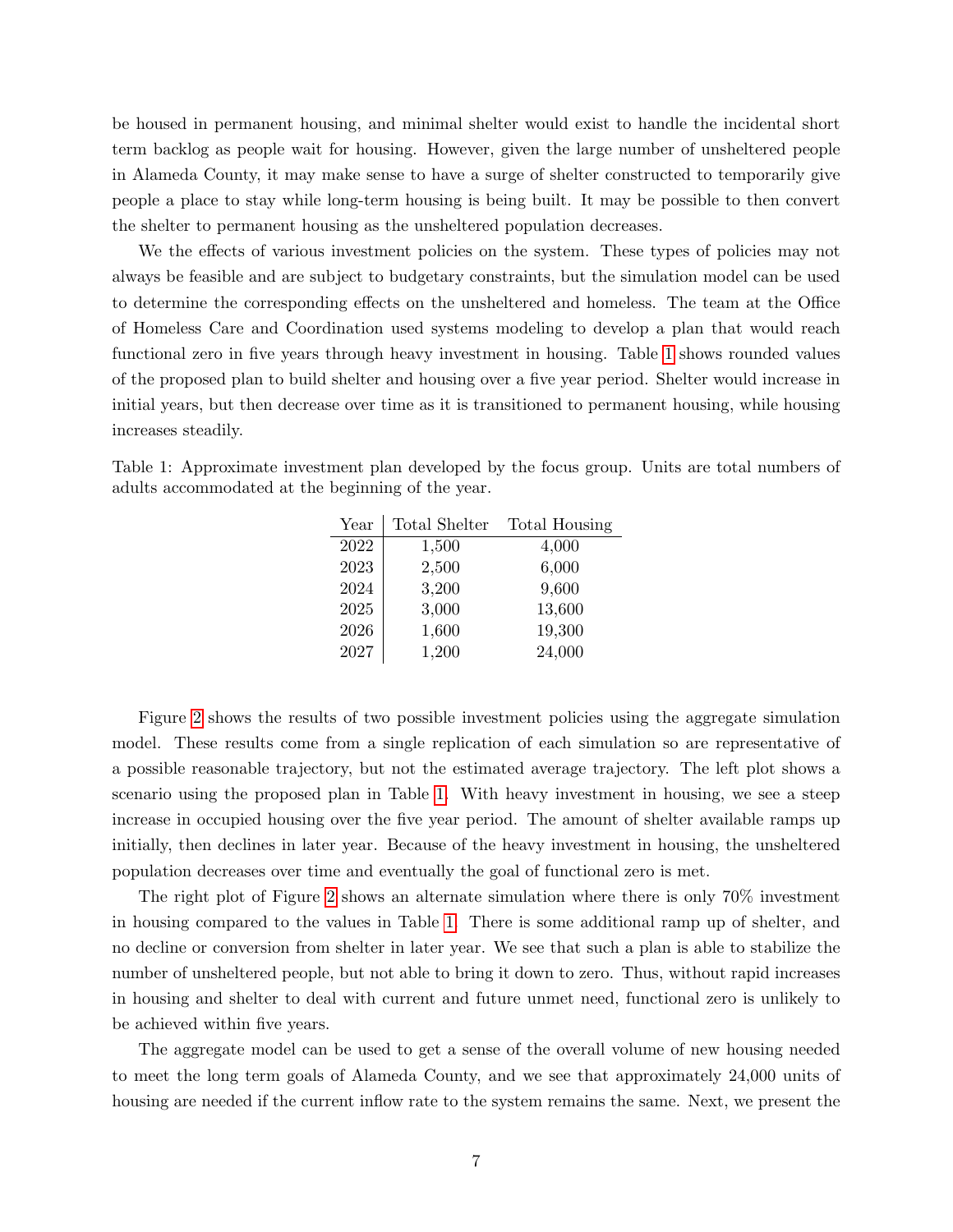<span id="page-7-1"></span>

Figure 2: Left: Aggregate simulation results using build plan in Table [1.](#page-6-0) Right: modified plan with 70% investment in housing compared to Table [1,](#page-6-0) and no decline in shelter. Both plots are the result of a single replication of the simulation model.

detailed model which differentiates individual pathways through the system and models separate queues for each type of housing. This analysis can inform the allocation of resources towards certain types of housing options.

#### <span id="page-7-0"></span>5 Detailed Pathway Model

While the aggregate model gives some indication of total building rates needed for housing and shelter, it does not take into account the nuanced pathways taken by different types of people through the system. People arriving to the CoC have very different needs. Some may require permanent housing with medical and social services assistance, while others may simply need additional funds to stay in their current unit. Figure [3](#page-8-0) shows a simplified layout of the pathways through the system in Alameda County. There are some pathways that do not involve stays in emergency shelter. For example, youth transitional housing is a separate system with relatively high levels of funding in Alameda County. Rapid resolution (RR-short) housing supports those who need short term financial assistance to afford their rent, but do not need a place to stay. Rapid resolution and self-resolvers (SR) (the blue servers) involve minimal intervention from the system, but self-resolvers may require shelter while waiting for a their new accommodations to become available.

Rapid rehousing (RRH) (green servers) helps those who may be able to find a new place quickly with assistance from the county, perhaps through a subsidy or through a connection to a known vacancy. Some people in this category require a stay in emergency shelter, while others may not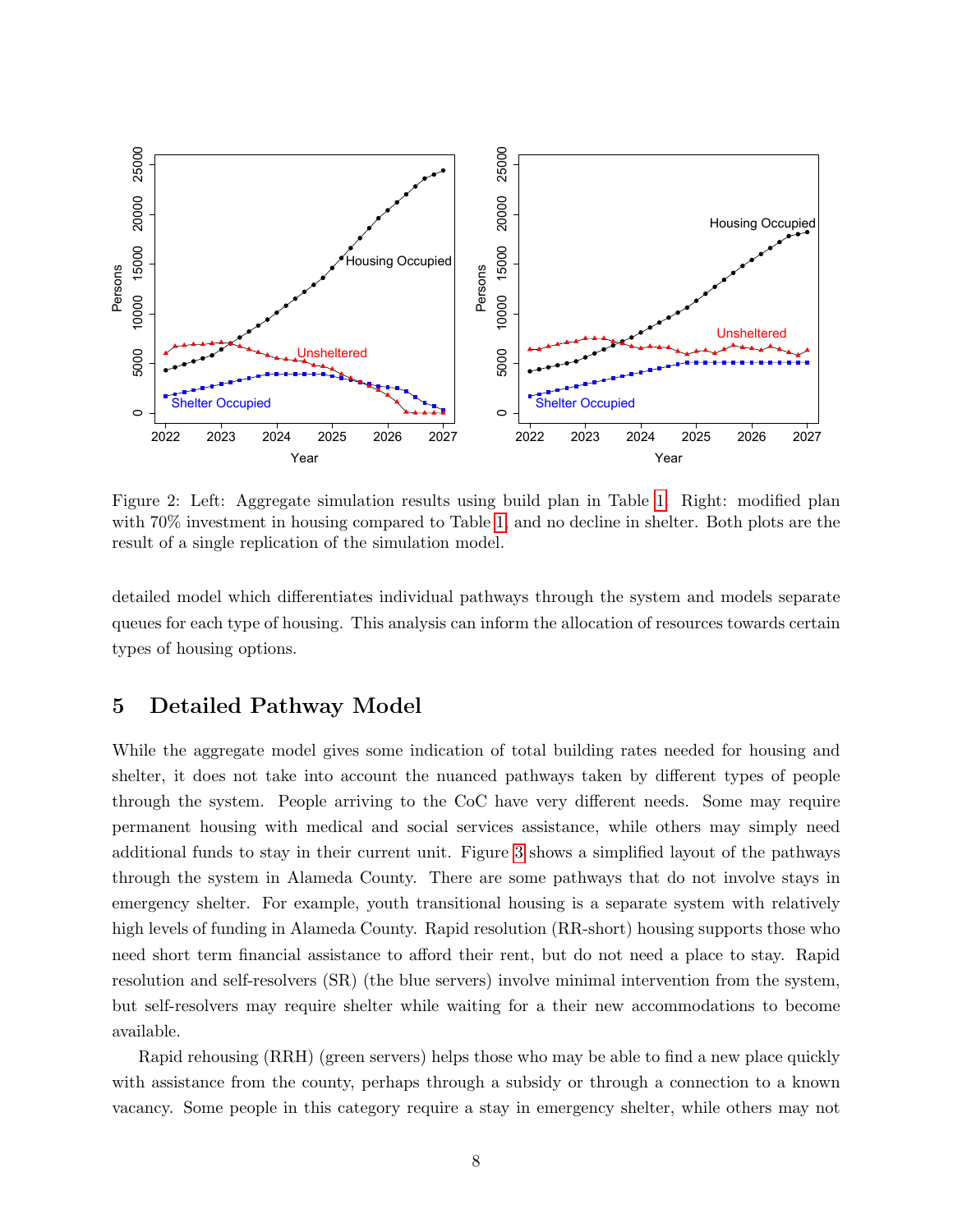<span id="page-8-0"></span>

Figure 3: Detailed model of pathways through the system.

but may need a subsidy (RR-long), so this category is split into two servers. Finally, the orange servers are those requiring the most resources for the system as they are the highest cost and house people for long periods of time. These pathways are for those who require permanent or long-term solutions. Dedicated affordable (DA) housing is designed to be priced so that is affordable and not subject to Bay Area market fluctuations. Permanent supportive housing (PSH) is for those with physical or mental disabilities who need social services in conjunction with their housing, while permanent supportive housing for senior citizens (PSH-S) is allocated a separate pathway. The lack of housing in this orange category is a major part of the current crisis because this type of investment is costly and time consuming and currently has high demand. Additionally, there is low turnover in this category. Most people may not exit the system for many years, and some may stay permanently.

The detailed model has many enhancements from the aggregate model to account for the differences in pathways. The different types of arrivals each have their own arrival rate proportional to their representation in the system. Each type of resource has a unique distribution for the amount of time a person occupies the housing. For example, permanent supportive housing and dedicated affordable housing could be occupied by the same person for years, while rapid resolution usually provides financial support on the order of months. Details on each type of pathway are included in Table [2.](#page-9-0)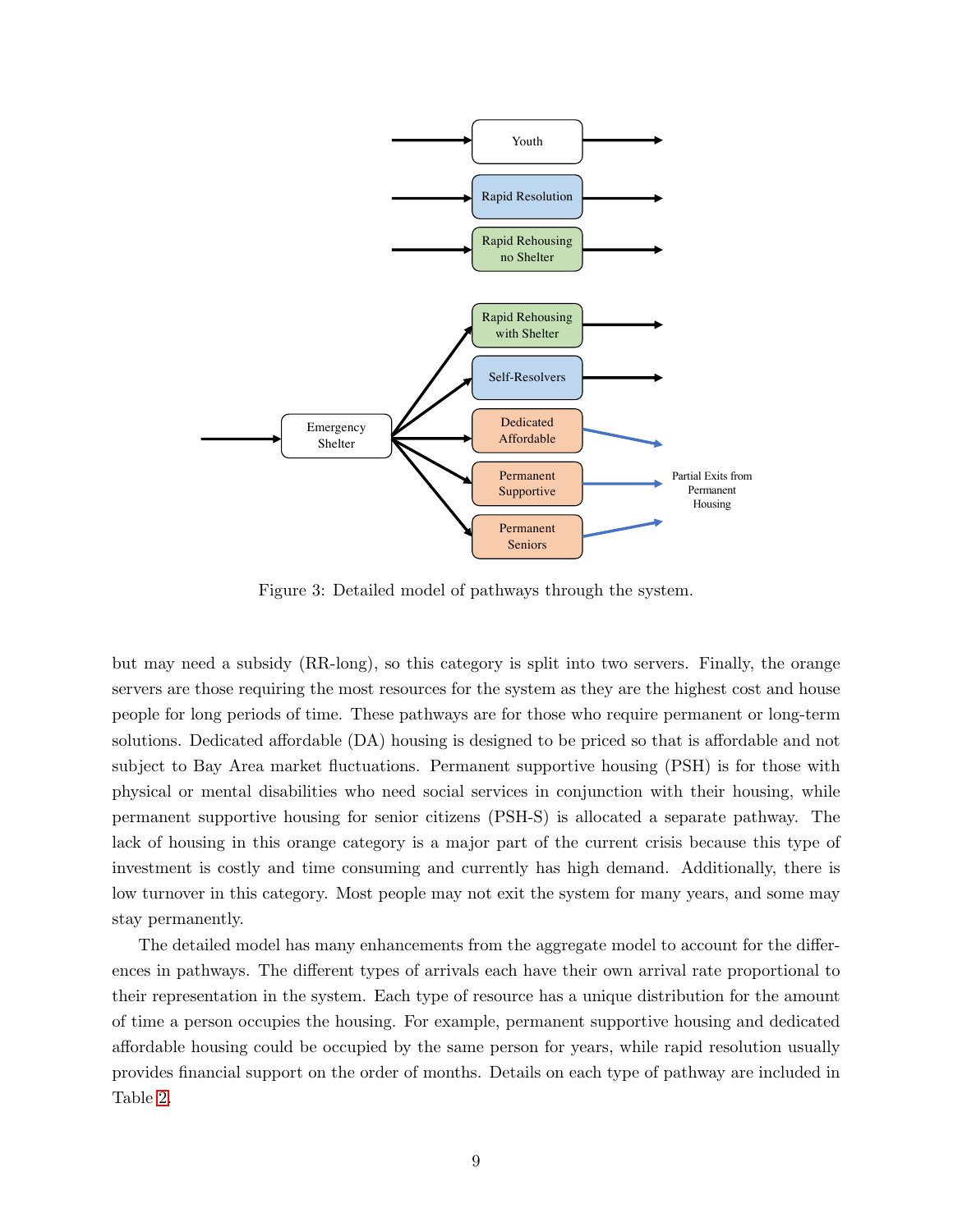| Pathway                                          | Prop. of pop. | Shelter Time     | Housing Time |
|--------------------------------------------------|---------------|------------------|--------------|
| Youth Transitional (Youth)                       | $2\%$         | N/A              | 1 year       |
| Rapid Resolution - Long term (RR-Long)           | $10\%$        | N/A              | 5 years      |
| Rapid Resolution - Short term (RR-Short)         | $10\%$        | N/A              | 3 mos        |
| Rapid Rehousing (RRH)                            | $15\%$        | Until hang avail | 6 years      |
| Self Resolution (SR)                             | $10\%$        | $5 \text{ mos}$  | N/A          |
| Dedicated Affordable (DA)                        | 28\%          | Until hang avail | 5 years      |
| Permanent Supportive Hsng (PSH)                  | 15\%          | Until hang avail | 5 years      |
| Permanent Supportive Hsng, Seniors (PSH-Seniors) | 10\%          | Until hsng avail | 5 years      |

<span id="page-9-0"></span>Table 2: Pathway population details including proportion of population, average time in shelter, and average time in housing.

Additionally, each type of arrival to the system is assigned a priority. Emergency shelter space is often limited, so priority is given to those with the most physical need like PSH and PSH-Seniors. Each type of arrival also has its own need for shelter. Some people do not need any shelter, some need it for a limited amount of time, while others may need to stay in shelter indefinitely until an exit to housing becomes available. As in the aggregate model, the shelter server may often be blocked no downstream housing is available. People who may require permanent supportive housing will wait in shelter indefinitely until housing is available, and this prevents those who may only need temporary shelter for a few months (or even weeks) from obtaining shelter.

In the detailed model, we take into account the number of resources available for each pathway over time. The proposed investment policies will increase the number of resources available each year attempting to match the proportions of relative need in the system. The overall intention is to reduce the number of unsheltered people, and eventually reducing even the amount of emergency shelter needed. The emergency shelter serves as a backstop for those who are unable to access housing, but given current limitations on shelter accommodations there still are thousands of unsheltered people in the county. Similar to the aggregate model, as housing investment increases we can unblock the shelter through exits to housing.

Table [3](#page-10-0) contains one such investment policy proposed by the systems modeling group. We call this policy IP100 and this will form the baseline for generating alternate policies. It attempts to increase resources proportionally to the approximate population of people requiring the pathway. As in the aggregate model, the total shelter will increase initially to decrease the number of unsheltered people, but will decrease in later years as more housing becomes available.

We run 100 replications of the detailed model using the investment policy in Table [3](#page-10-0) to see the effect of parameter uncertainty on the overall results of the investment policy. Figure [4](#page-10-1) shows parallel boxplots for each year representing the uncertainty in the predicted values of the amount of housing occupied, the amount of shelter occupied, and the number of unsheltered people. Because the system is resource constrained, there is not much uncertainty relative to the overall number of people in the system. Housing occupied will generally be at the limit of housing available, though at the end of the five year period we see a possible drop in housing occupied due to exits from the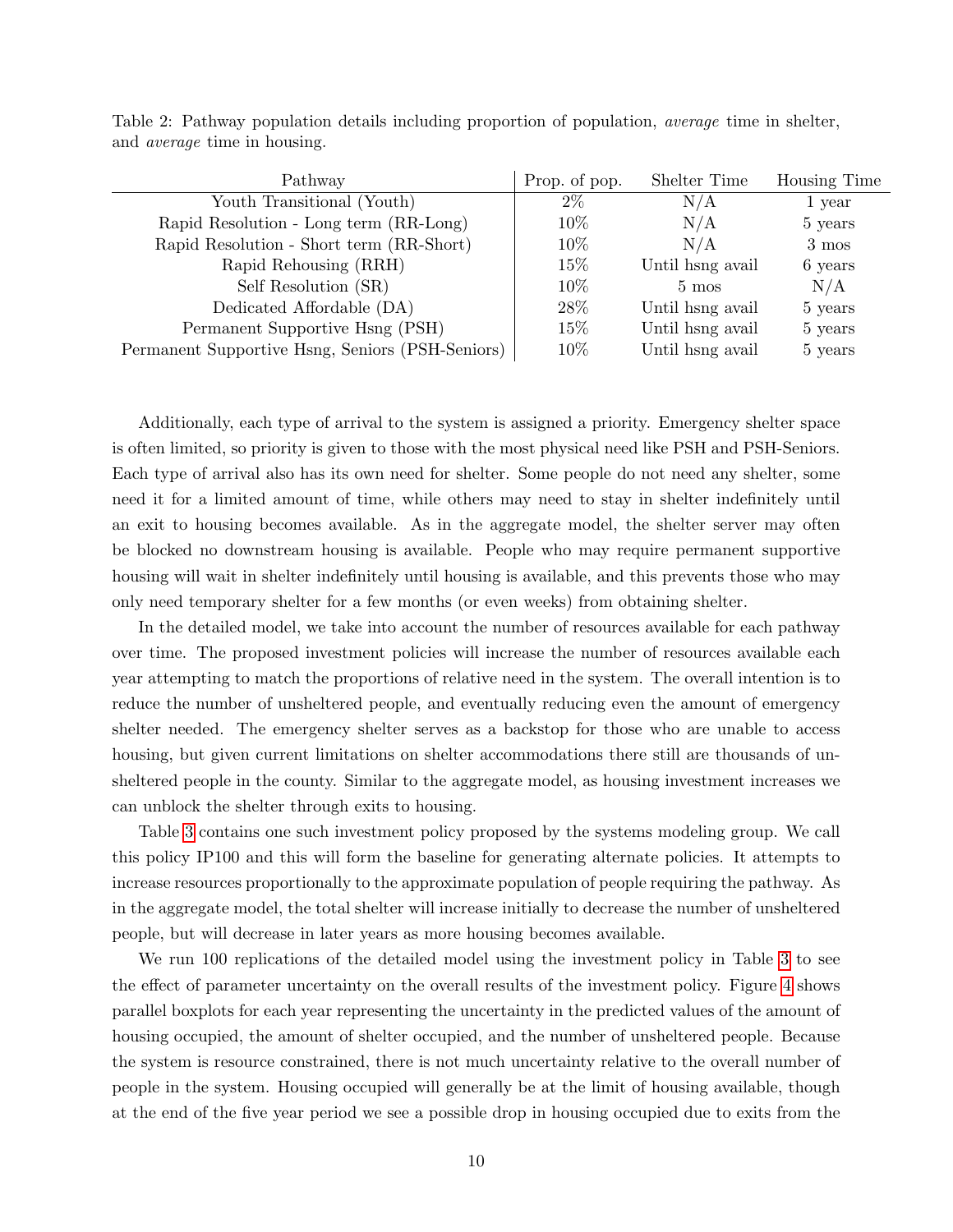<span id="page-10-0"></span>Table 3: Investment Policy (IP100) suggested by the system modeling team to match proportional need. Values are total units to exist by the end of the year (not incremental new units).

|      |                   |       |       | Year Shelter Youth RR-Long RR-Short RRH DA PSH PSH-S |                         |                   |                         |       |
|------|-------------------|-------|-------|------------------------------------------------------|-------------------------|-------------------|-------------------------|-------|
| 2023 | $\frac{2,652}{ }$ | - 104 | 677   | 130                                                  | $1,120$ $1,459$ $3,351$ |                   |                         | 521   |
| 2024 | 3.221             | 121   | 1459  | 152                                                  |                         | 1,305 3,085 4,054 |                         | 1,086 |
| 2025 | 2,984             | 138   | 2,260 | 173                                                  |                         | 1,488 4,869 4,837 |                         | 1.691 |
| 2026 | 1,652             | 195   | 3.416 | 244                                                  |                         | 2,100 7,359 6,013 |                         | 2,532 |
|      | $2027$   1,253    | 173   | 4,368 | $216\,$                                              |                         |                   | 1,857 9,411 6,914 3,194 |       |

system. Shelter occupied is also at its limit for the first few years, though once housing increases it drops drastically and mainly serves as a backstop when housing is unavailable for a particular pathway. We see some uncertainty in the number of unsheltered, as this is the combined number in the queue for all the pathways. We expect there to be some variability in the number of unsheltered until the system reaches functional zero, in which case the unsheltered population should go to zero.

<span id="page-10-1"></span>

Figure 4: Boxplots showing uncertainty in simulation trajectories for housing occupied, shelter occupied, and the unsheltered population for the investment policy IP100 in Table [3.](#page-10-0)

The proposed investment plan in Table [3](#page-10-0) costs an estimated \$2.5 billion because of the long term costs of building quality housing that supports the needs of the population. Building units of dedicated affordable housing or permanent supportive housing is substantially more expensive than providing subsidies to keep people in their current homes. The detailed model allows us to differentiate between types of housing allocation policies and see the effect of prioritizing different types of need. Figure [5](#page-11-0) shows the amount of unmet need for each pathway over time by averaging over 100 independent replications of the detailed model using the investment policy IP100. Unmet need is defined as the number in the queue plus the number in emergency shelter awaiting housing for each pathway. Essentially this is the number of people who have not reached the final stage of housing whereby they would be marked as a successful completion.

We see the unmet need decreases over time and for the most part goes to zero after four years. Both youth and self-resolvers will continue to have unmet need in the system as they arrive and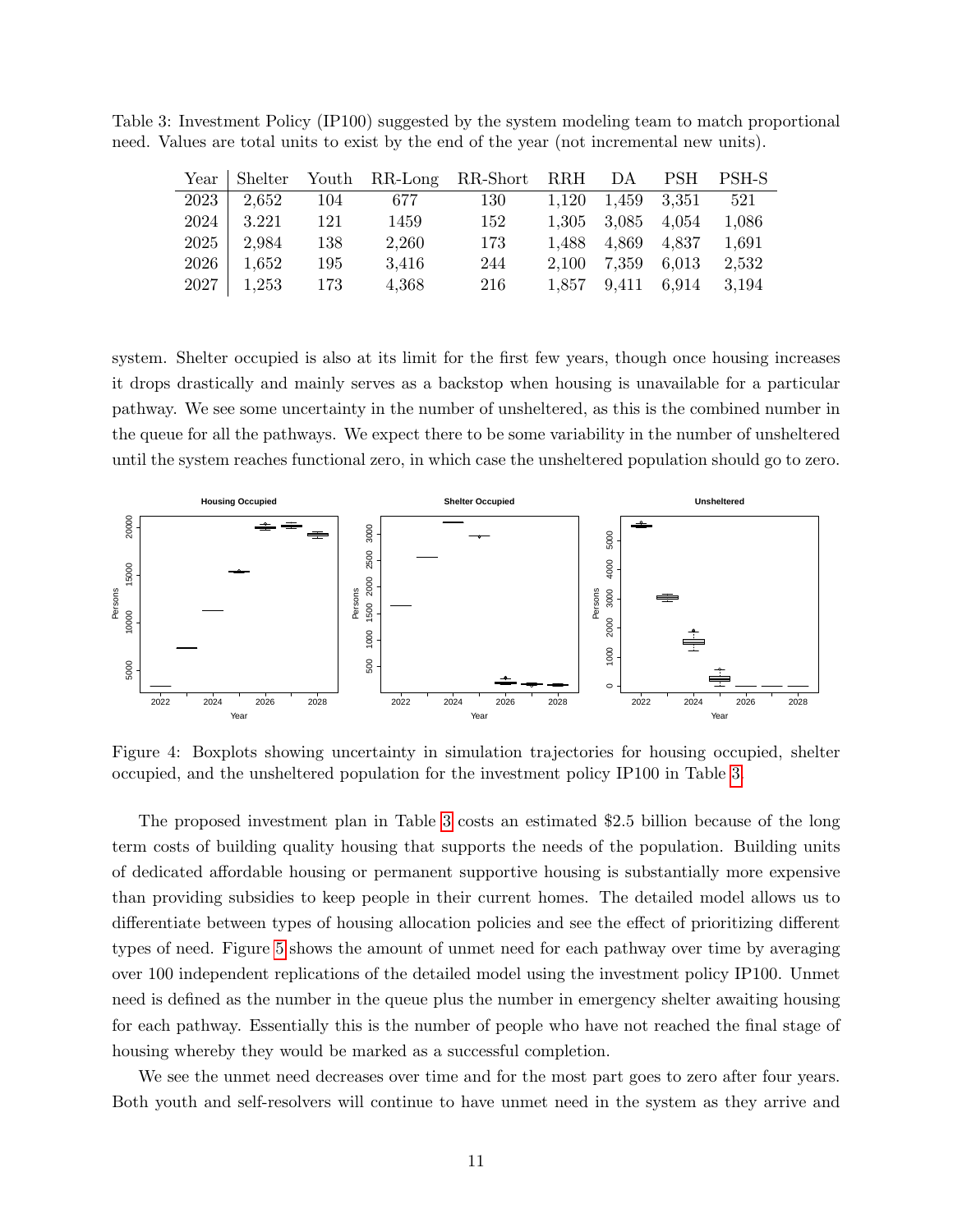<span id="page-11-0"></span>

Figure 5: Unmet need for each pathway, each point averaged over 100 independent stochastic replications, using the investment policy in Table [3](#page-10-0) (IP100).

may find constraints on housing and emergency shelter as the system reaches a steady state. The investment policy in Table [3](#page-10-0) is based on allocating proportionally to population needs, so fewer resources are initially allocated to youth transitional housing. Self-resolvers don't require housing investment, just shelter, so there will always be some self-resolvers in shelter while waiting for their resolution.

To see how sensitive these trajectories are to the investment policy in Table [3,](#page-10-0) we test what would occur if investment happened at the slower rates of 90% and 80% of the total units built in IP100 (call these policies IP90 and IP80). These results are plotted in Figure [6.](#page-12-0) By scaling down the number of units available, we see that it takes longer to reach functional zero and the amount of unmet need is understandably higher in earlier years. In the right plot of IP80 using 80% of IP100, the number of people needing dedicated affordable housing is particularly high and does not decrease for many years. The number of people needing rapid rehousing also does not appear to approach zero in the short term.

This analysis encourages us to formulate an alternative investment policy that allocates more resources to the pathways with the largest queues, while decreasing resources to those with lower queues that reach zero more quickly. This tests the sensitivity of IP100 to small changes in the resource allocations. We attempt to stay around the \$2.5 billion cost associated with the investment policy in Table [3](#page-10-0) while finding an allocation that decreases the overall numbers in the queue in early years. Consider increasing the investment in rapid rehousing, dedicated affordable housing, and permanent supportive housing by 10% of the values in Table [3.](#page-10-0) These are the pathways with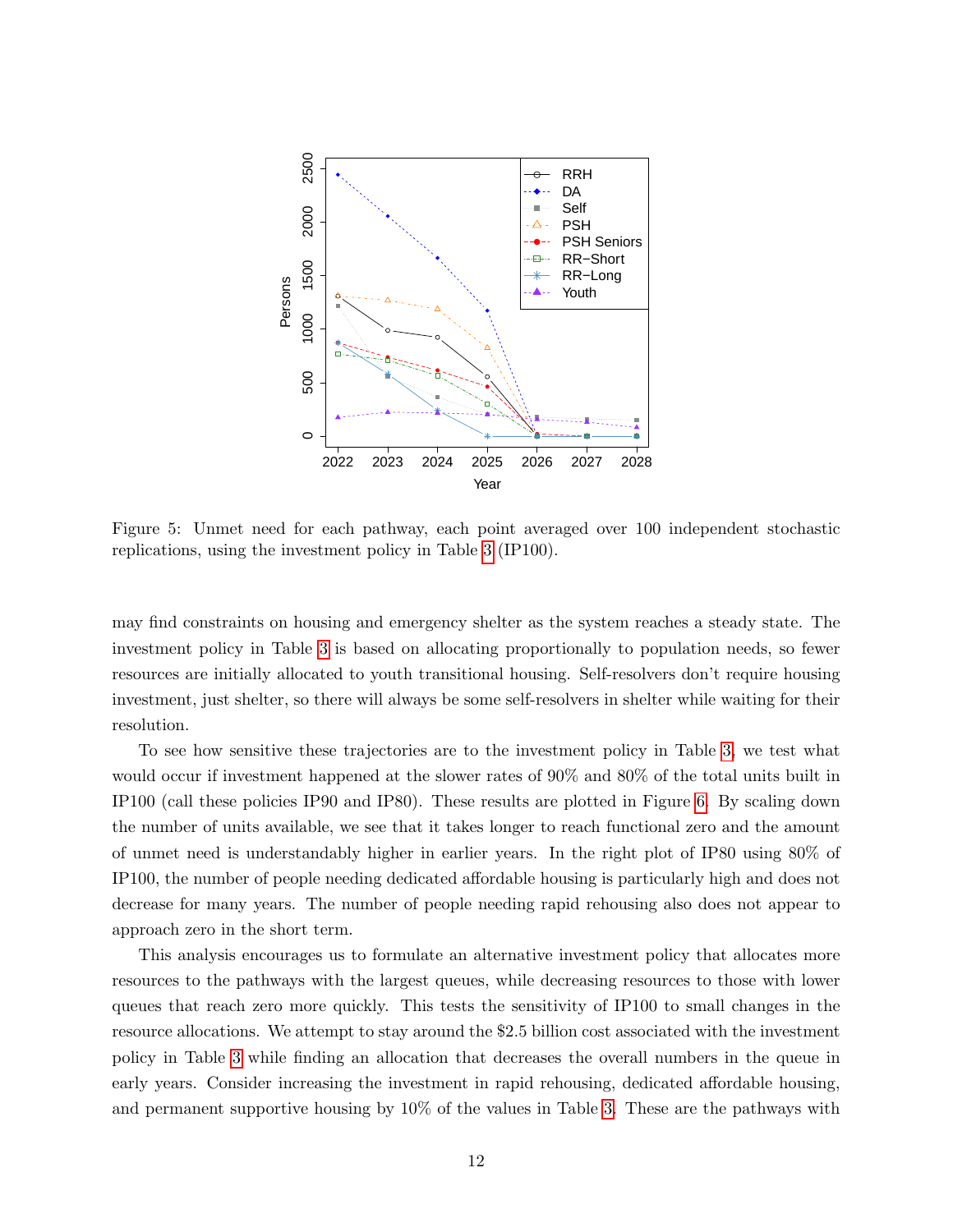<span id="page-12-0"></span>

Figure 6: Left: Unmet need using the investment policy of 90% of that in Table [3](#page-10-0) using IP90. Right: Unmet need using the investment policy of 80% of that in Table [3](#page-10-0) using IP80.

the longest queues, but also have fairly high costs per unit. To reduce the overall costs down to \$2.5 billion, we reduce the number of planned units for rapid resolution (RR-long and RR-short), youth housing, and permanent supportive housing for seniors to 80% of those of in IP100 in Table [3.](#page-10-0) Call this investment policy IP1080.

The left plot of Figure [7](#page-13-1) shows the results of investment policy IP1080. The rate of decrease in unmet need for DA is faster than in IP100, but the decrease in resources allocated to other areas means that many of the pathways do not go to zero. We can also consider increasing investment in rapid rehousing, dedicated affordable housing, and permanent supportive housing by only 5% while decreasing investment in planned units for rapid resolution (RR-long and RR-short), youth housing, and permanent supportive housing for seniors to  $90\%$  of the original levels in IP100. The result of this policy (IP0590) is shown in the right plot of Figure [7,](#page-13-1) which does a slightly better job of bringing PSH-Senior and and RR-short down to zero earlier.

To summarize the policies tested, Table [4](#page-13-2) lists the properties of each policy, as well as the cost and total number of people with an unmet need each year. This total unmet need sums over the values for each pathway in the prior figures. The first three policies have similar costs but different allocations relative to IP100. Allocating more investment to rapid rehousing, dedicated affordable housing, and permanent supportive housing does decrease the total amount of people with unmet need in the early years in IP1080 and IP0590 compared to IP100, but we end up with more people left in the system in later years due to underinvestment in other pathways. The investment plans IP90 and IP80 are less expensive due to the overall smaller investment levels, but end up with more people left in the system. In particular, IP80 is not really enough to bring the unmet need down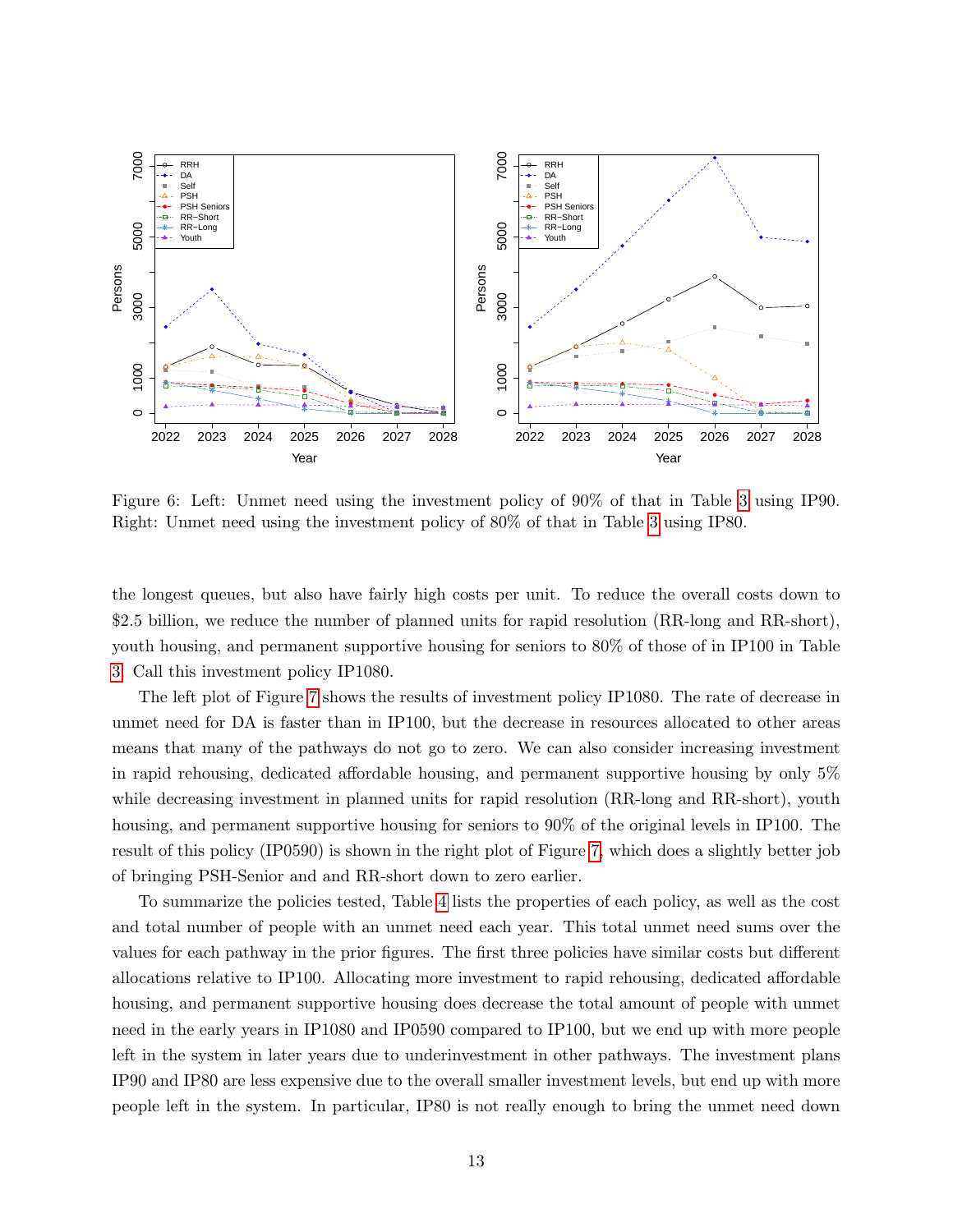<span id="page-13-1"></span>

Figure 7: Left: Unmet need using investment policy IP1080 which increased investment to some pathways by 110% and decreased others to 80% of IP100. Right: Unmet need using investment policy IP0590 which increased investment to some pathways by 105% and decreased others to 90% of IP100.

to manageable levels. However, all these policies assume the rate of arrivals remain approximately constant to the system over the five years (subject to non-homogeneous Poisson fluctuations). If prevention was able to significantly reduce the number of people emerging as homeless, then perhaps significant costs could be saved if less housing was needed in later years.

<span id="page-13-2"></span>

| Policy        | Scale Factors | $\cos t$  | Total Unmet Need (Persons) |        |        |        |        |        |
|---------------|---------------|-----------|----------------------------|--------|--------|--------|--------|--------|
| Name          | (Up/down)     | millions) | 2023                       | 2024   | 2025   | 2026   | 2027   | 2028   |
| IP100         | 1.00          | \$2.46    | 7,125                      | 5,780  | 3,725  | 354    | 292    | 231    |
| <b>IP1080</b> | 1.10/0.80     | \$2.51    | 6,870                      | 5,440  | 3,478  | 1,231  | 650    | 713    |
| <b>IP0590</b> | 1.05/0.90     | \$2.49    | 6,994                      | 5,587  | 3,531  | 662    | 339    | 303    |
| IP90          | 0.90          | \$2.23    | 10,584                     | 7,693  | 6,480  | 2,386  | 561    | 317    |
| IP80          | 0.80          | \$2.00    | 11,467                     | 13,409 | 15,103 | 15,575 | 10.681 | 10,424 |

Table 4: Summary of policy costs and total unmet need.

## <span id="page-13-0"></span>6 Conclusion

We construct two simulation models for the flow of people through Alameda County's continuum of care system. The models incorporate data input estimates and proposed investment policies to predict the number of people in the system over time needing housing and shelter. The first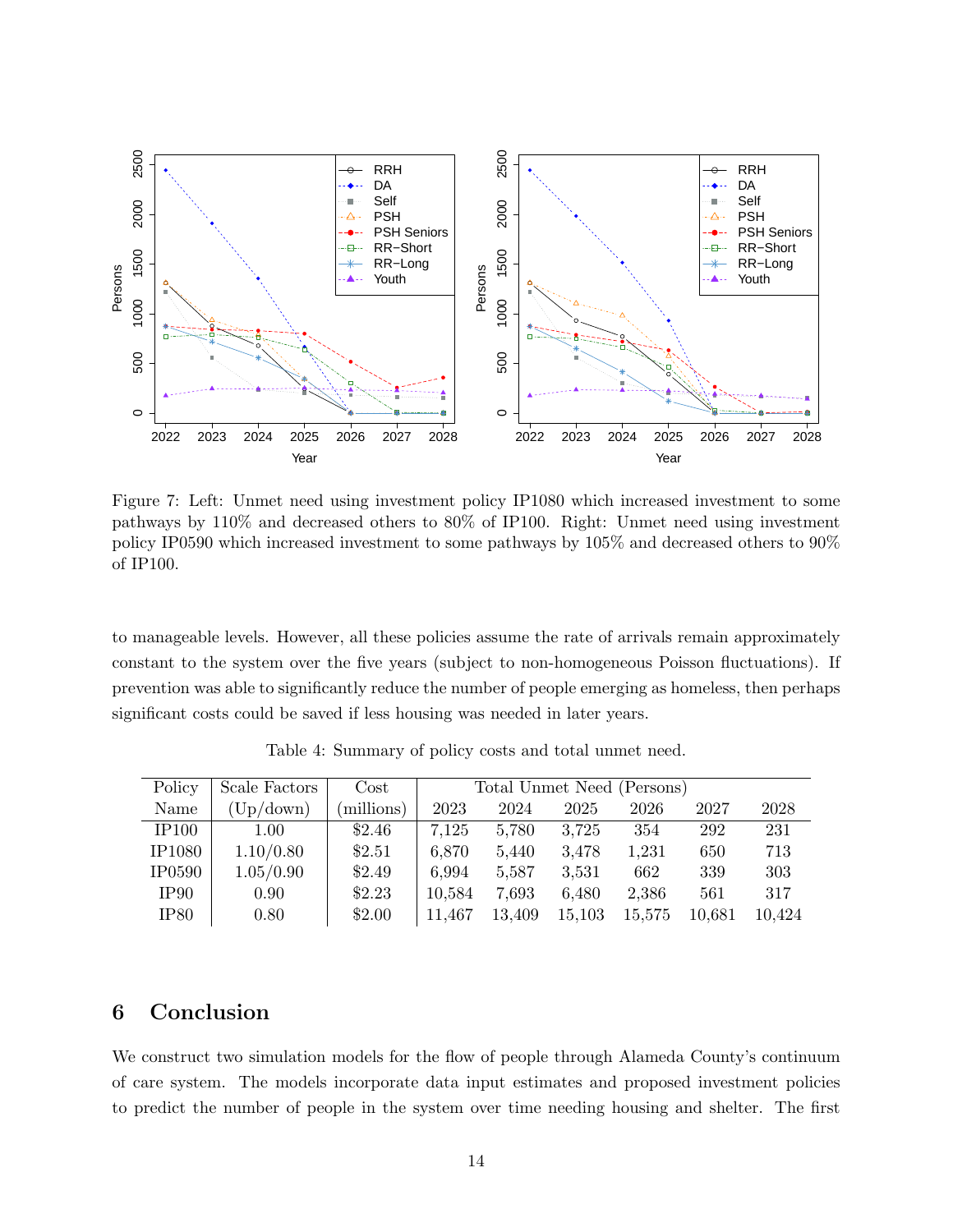model treats all pathways through the system as homogeneous to estimate the total amount of housing and shelter needed over time. The second model differentiates between the various needs and pathways through the system, and allows for testing different investment allocation policies. Overall, it is clear that a substantial increase in new housing is needed both to address the current number of unsheltered people, and to manage future inflow of people to the system. An increase in shelter would help mitigate some of the suffering faced by the unsheltered population, but without new exits to housing, shelter alone does not result in a long term solution. In particular, investment in longer-term solutions such as dedicated affordable housing and permanent supportive housing is needed.

Estimates of future inflow to the system remain highly uncertain. There has been a rapid rise in homelessness in recent years, and if this rate of arrivals continues to be high, current resources will be hugely inadequate. But should this rate decrease, future work would be able to easily recalibrate the simulation model to determine new levels of housing needed. The current study focused on attempting to determine how to reach functional zero in five years, but did not take into account external inputs on actual costs or building constraints. Even if it is optimal to invest in high levels of permanent housing, it could take years for new housing to be fully constructed. Future work will incorporate feedback from stakeholders on what building rates are feasible to determine new investment allocation strategies under budgetary constraints. The simulation model can be easily adapted to work with any investment policy, and can incorporate new pathways as needed. We anticipate many potential innovations in this space.

#### Acknowledgements

The authors are incredibly grateful to Stephanie Reinhauer of ABT Consulting for developing the systems model used to determine the investment policy allocations in IP100. Additionally, the authors thank Katherine Gale of Katharine Gale Consulting, and Suzanne Warner and Kerry Abbott of the Office of Homeless Care and Coordination for numerous discussions on the data inputs and pathways used in this model.

### References

- <span id="page-14-2"></span>Robert P Agans, Malcolm T Jefferson, James M Bowling, Donglin Zeng, Jenny Yang, and Mark Silverbush. Enumerating the Hidden Homeless: Strategies to Estimate the Homeless Gone Missing From a Pointin-Time Count. Journal of Official Statistics (JOS), 30(2), 2014.
- <span id="page-14-0"></span>Daniel J Arenas, Lanair A Lett, Heather Klusaritz, and Anne M Teitelman. A Monte Carlo Simulation Approach for Estimating the Health and Economic Impact of Interventions Provided at a Student-Run Clinic. PLOS One, 12(12):e0189718, 2017.
- <span id="page-14-1"></span>Priyank Arora, Morvarid Rahmani, and Karthik Ramachandran. Doing Less to do More? Optimal Service Portfolio of Non-Profits that Serve Distressed Individuals. Manufacturing  $\mathcal C$  Service Operations Management, 2021.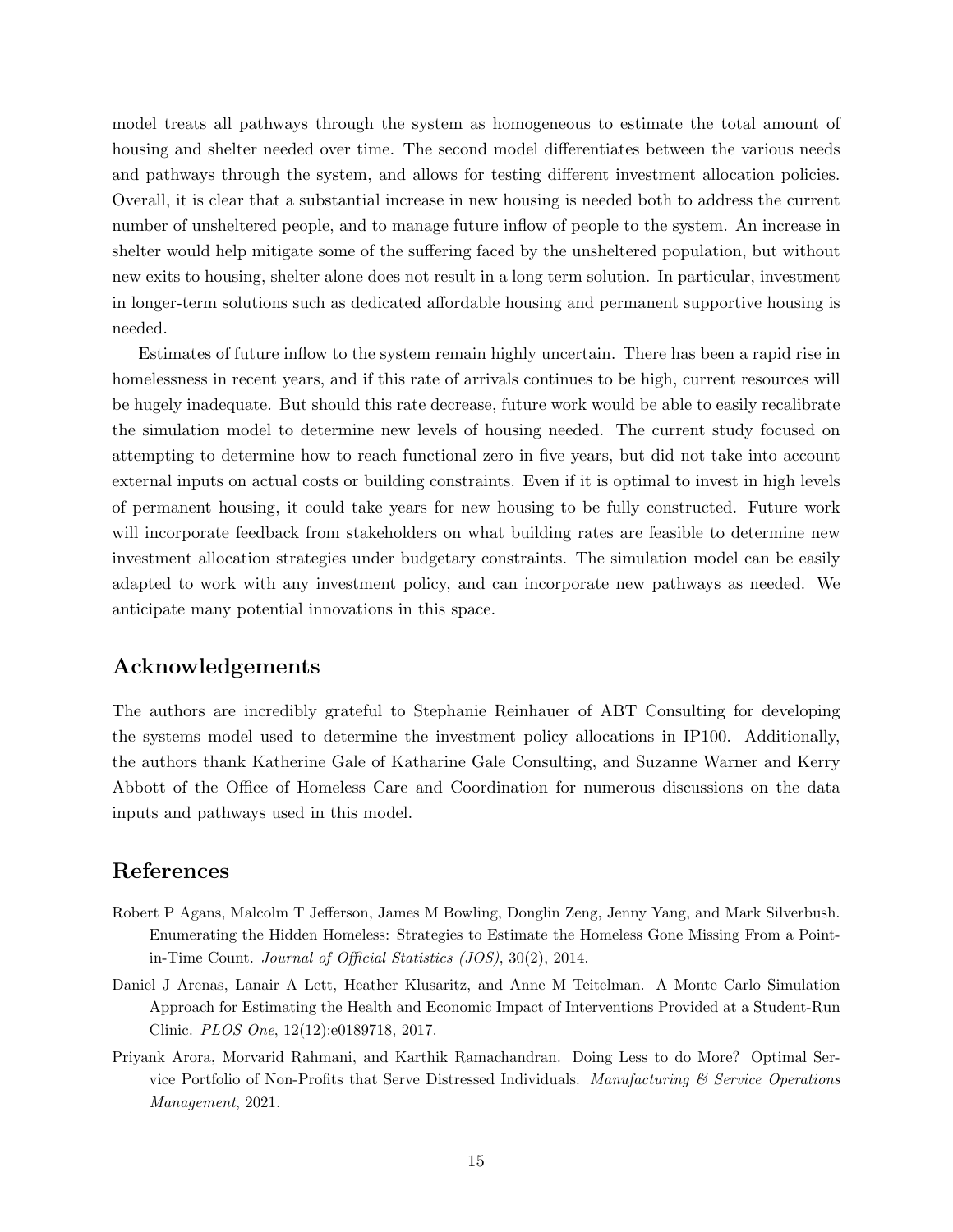- <span id="page-15-5"></span>Rebecca T Brown, David Guzman, Lauren M Kaplan, Claudia Ponath, Christopher T Lee, and Margot B Kushel. Trajectories of Functional Impairment in Homeless Older Adults: Results from the HOPE HOME Study. PLOS One, 14(8):e0221020, 2019.
- <span id="page-15-9"></span>Lloyd AC Chapman, Margot Kushel, Sarah N Cox, Ashley Scarborough, Caroline Cawley, Trang Q Nguyen, Isabel Rodriguez-Barraquer, Bryan Greenhouse, Elizabeth Imbert, and Nathan C Lo. Comparison of Infection Control Strategies to Reduce COVID-19 Outbreaks in Homeless Shelters in the United States: a Simulation Study. *BMC Medicine*,  $19(1):1-13$ ,  $2021$ .
- <span id="page-15-8"></span>Jad El Hage, Patti Gravitt, Jacques Ravel, Nadia Lahrichi, and Erica Gralla. Supporting Scale-up of COVID-19 RT-PCR Testing Processes with Discrete Event Simulation. PLOS One, 16(7):e0255214, 2021.
- <span id="page-15-4"></span>Brandon W Higgs, Mojdeh Mohtashemi, Jennifer Grinsdale, and L Masae Kawamura. Early Detection of Tuberculosis Outbreaks Among the San Francisco Homeless: Trade-offs Between Spatial Resolution and Temporal Scale. PLOS One, 2(12):e1284, 2007.
- <span id="page-15-7"></span>Tanvi A Ingle, Maike Morrison, Xutong Wang, Timothy Mercer, Vella Karman, Spencer Fox, and Lauren Ancel Meyers. Projecting COVID-19 Isolation Bed Requirements for People Experiencing Homelessness. PLOS One, 16(5):e0251153, 2021.
- <span id="page-15-2"></span>Michael P Johnson and Karen Smilowitz. Community-Based Operations Research. In OR Tools and Applications: Glimpses of Future Technologies, pages 102–123. INFORMS, 2007.
- <span id="page-15-10"></span>Pedram Khayyatkhoshnevis, Salimur Choudhury, Eric Latimer, and Vijay Mago. Smart City Response to Homelessness. IEEE Access, 8:11380–11392, 2020.
- <span id="page-15-0"></span>Eva K Lee, Chien-Hung Chen, Ferdinand Pietz, and Bernard Benecke. Modeling and Optimizing the Public-Health Infrastructure for Emergency Response. Interfaces, 39(5):476–490, 2009.
- <span id="page-15-13"></span>Stephen Metraux, Janna Manjelievskaia, Dan Treglia, Roy Hoffman, Dennis P Culhane, and Bon S Ku. Posthumously Assessing a Homeless Population: Services Use and Characteristics. Psychiatric Services, 67(12):1334–1339, 2016.
- <span id="page-15-14"></span>Oakland-Berkeley-Alameda County CoC. Centering Racial Equity in Homeless System Design, December 2020. URL [https://everyonehome.org/wp-content/uploads/2021/02/](https://everyonehome.org/wp-content/uploads/2021/02/2021-Centering-Racial-Equity-in-Homeless-System-Design-Full-Report-FINAL.pdf) [2021-Centering-Racial-Equity-in-Homeless-System-Design-Full-Report-FINAL.pdf](https://everyonehome.org/wp-content/uploads/2021/02/2021-Centering-Racial-Equity-in-Homeless-System-Design-Full-Report-FINAL.pdf).
- <span id="page-15-3"></span>Padmavathi Patlolla, Vandana Gunupudi, Armin R Mikler, and Roy T Jacob. Agent-Based Simulation Tools in Computational Epidemiology. In International Workshop on Innovative Internet Community Systems, pages 212–223. Springer, 2004.
- <span id="page-15-6"></span>Dereck W Paul Jr, Kelly R Knight, Pamela Olsen, John Weeks, Irene H Yen, and Margot B Kushel. Racial Discrimination in the Life Course of Older Adults Experiencing Homelessness: Results from the HOPE HOME Study. Journal of Social Distress and Homelessness, 29(2):184–193, 2020.
- <span id="page-15-11"></span>Jared Reynolds, Zhen Zeng, Jingshan Li, and Shu-Yin Chiang. Design and Analysis of a Health Care Clinic for Homeless People Using Simulations. International Journal of Health Care Quality Assurance, 2010.
- <span id="page-15-1"></span>Vincent W Slaugh, Mustafa Akan, Onur Kesten, and M Utku Ünver. The Pennsylvania Adoption Exchange Improves its Matching Process. Interfaces, 46(2):133–153, 2016.
- <span id="page-15-12"></span>Amulya Yadav, Hau Chan, Albert Xin Jiang, Haifeng Xu, Eric Rice, and Milind Tambe. Using Social Networks to Aid Homeless Shelters: Dynamic Influence Maximization Under Uncertainty. In AAMAS, volume 16, pages 740–748, 2016.